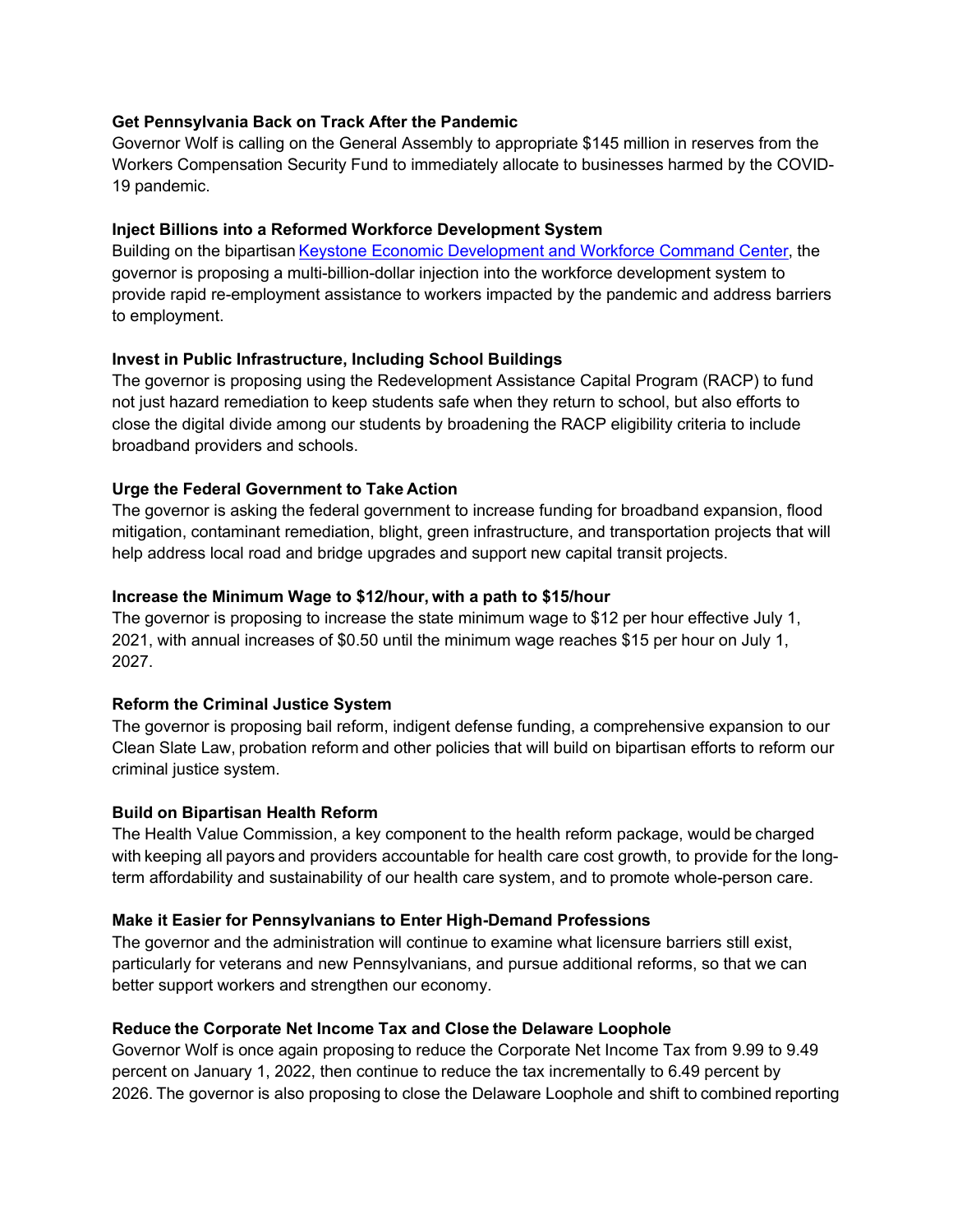to tax corporations as a single entity.  

#### **Legalize Adult-Use Cannabis**

The revenue generated from legalization will be used to support historically disadvantaged small businesses through grant funding and provide them the assistance they need to build back from the economic crisis and strengthen our economy. Additionally, a portion of the revenue will support restorative justice programs to help the individuals and communities that have been adversely harmed by the criminalization of marijuana. 

### **Change Harrisburg by Demanding Accountability**

He has implemented a gift ban and demanded transparency and accountability in his administration. The governor is again introducing a comprehensive plan to reform Harrisburg and meet the challenges before us.  

#### **Reintroduce the Governor's Government Reform Plan**

Legislative action is needed to make the gift ban expanded and permanent, so all state elected officials are accountable to it.   

The governor is calling for enacting new campaign finance laws that would place limits on contributions to candidates seeking elected office, implement aggregate limits for races, place sensible restrictions on Political Action Committees (PACs), and strengthen reporting and disclosure requirements across the board. 

#### **Curb Special Interest Influence**

The governor is calling for implementing broader "pay-to-play" provisions requiring the disclosure of campaign contributions made by parties seeking state contracts.    

The governor is calling for requiring public officials to submit receipts for taxpayer-funded expenses.

The governor's plan would ban lobbyists from campaign work. 

### **Build on Election Reform**

Governor Wolf is calling on the legislature to allow pre-canvassing of ballots before Election Day to increase the speed and efficiency of counting ballots and reduce the window for misinformation that is inherent when ballot counting cannot begin until Election Day and there is a high demand for swift and accurate results.  

The governor's plan calls for same day voter registration. Funding would be allocated to assist counties in purchasing electronic poll books (EPBs), and to allow the commonwealth to build a closed network. 

While funding for much of the Governor's agenda remains unknown, during his press conference, he said he is still advocating for a severance tax and said he believes a balanced budged can be obtained through revenue from a severance tax, recreational marijuana, and federal aid.